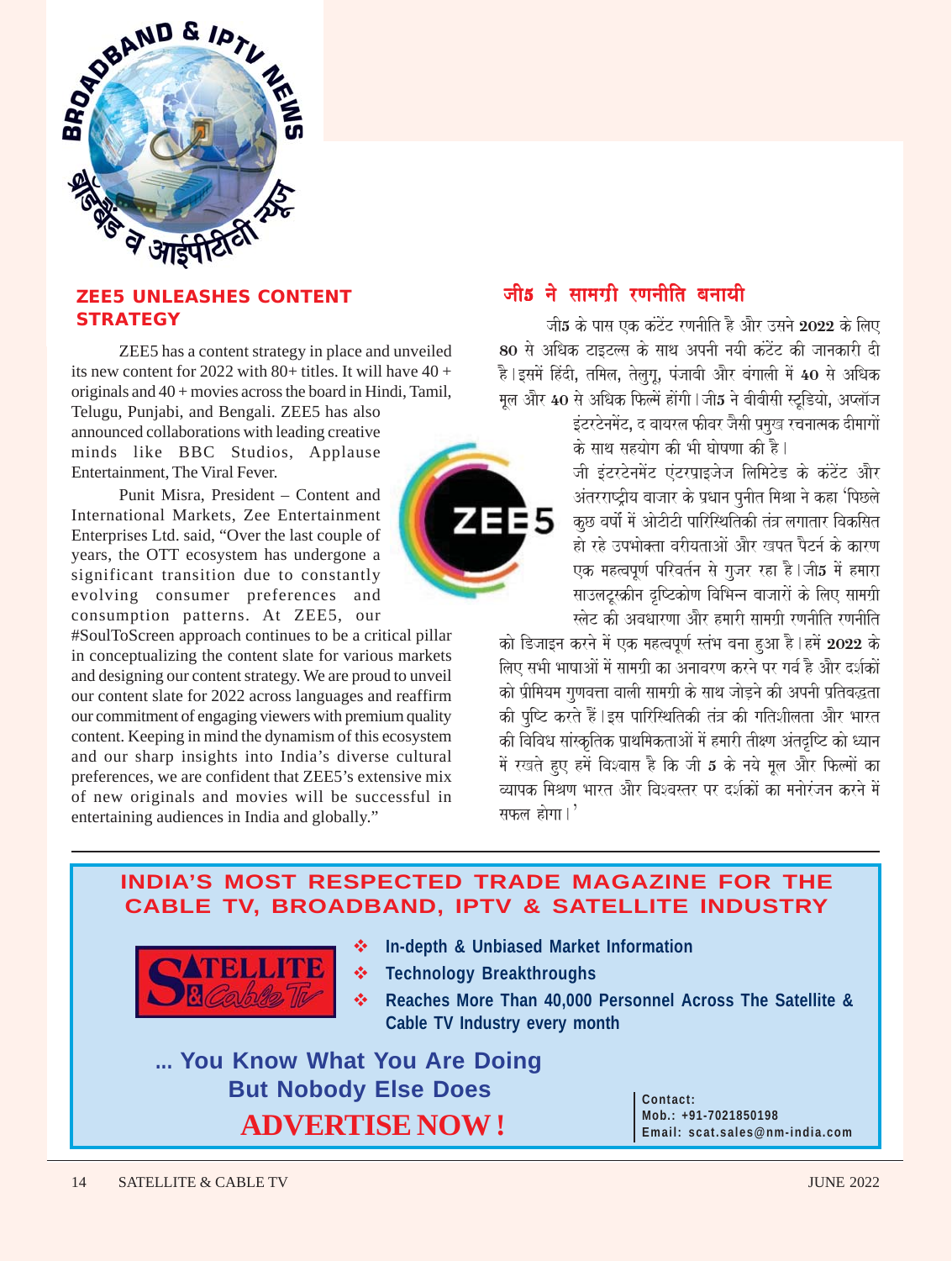

### **MARKET SURVEY FOR OTT**

A market survey of the OTT segment revealed that 41% of Indian consumers are fine with sharing their streaming service login details. Netflix announced its first net loss in subscribers in over a decade, and subsequently warned that a password sharing clampdown is imminent.

The latest data from YouGov Global Profiles reveals that consumers in India (41%), Thailand (36%) and Vietnam (34%) are most likely out of 12 major APAC markets to say it is okay to share their streaming service login details with anyone they want to.

Consumers in Japan (55%), Hong Kong (53%) and Australia (52%) think it is not okay to share their login details, as do 47% of Singapore's consumers.

#### **AAJTAK 'S NEW STREAMING SERVICE**

AajTak has launched a streaming service "AajTak Live News Stream".This service provides a

platform to target the premium audience, the connected audience and the ever-elusive cordcutters

India's video OTT market is expected to grow from \$ 1.5 billion in 2021 to \$ 4 billion in 2025 and further to \$ 12.5 billion by 2030 on the back of access to better networks, digital

connectivity, and smartphones, according to a report by RBSA Advisors.

#### **APPLAUSE PROMOTES DEEPAK SEGAL**

Applause Entertainment promoted Deepak Segal as Chief Creative Officer & Prasoon Garg to Chief Business Officer. Priya Jhavar has been promoted to the Senior Creative Director role. Devnidhi Bajoria has become the Head of Brand, Marketing and Client Servicing, across all content verticals

Segal will now take on a wider role across all content verticals, including Movies, Animation and Unscripted. Garg as the Chief Business Officer, along with his team, will streamline all Business, Revenue, Acquisitions,

# <u>ओटीटी के लिए बाजार सर्वेक्षण</u>

ओटीटी खंड के लिए एक बाजार सर्वेक्षण से पता चला है कि 41% भारतीय उपभोक्ता अपनी स्ट्रीमिंग सेवा लॉगिन विवरण साझा करने को लेकर ठीक हैं।नेटफ्ल्क्स ने एक दशक से अधिक समय में पहली बार ग्राहकों को लेकर अपनी सेवा को हुई हानि की घोषणा की

है और बाद में चेतावनी दी पासवर्ड साझाकरण को रोकने के लिए कार्रवाई की जा सकती है।

यगाव ग्लोबल प्रोफाइल के नवीनतम डेटा से पता चला है  $\overline{a}$  भारत (41%), थाईलैंड (36%) और वियतनाम  $(34\%)$  में उपभोक्ता के 12 प्रमख एपीएसी बाजारों में से यह कहने की संभावना है कि उनके साथ अपनी स्ट्रीमिंग सेवा लॉगिन विवरण, जो कि ऐसा चाहते हैं, साझा

करना ठीक है।जापान (55%), हांगकांग (53%) और ऑस्ट्रेलिया  $(52\%)$  के उपभोक्ता सोचते हैं कि अपने लॉगिन विवरण को साझा करना ठीक नहीं है, जैसाकि सिंगापुर के 47% उपभोक्ता करते हैं।

## आजतक की नयी स्ट्रीमिंग सेवा



आजतक ने एक नयी स्ट्रीमिंग सेवा 'आज तक लाइव न्युज स्टीम $^{\prime}$  लॉन्च की है | यह सेवा प्रीमियम दर्शकों और हमेशा मायावी कॉर्ड कटर को लक्षित करने के लिए एक प्लेटफॉर्म पदान करती है।

आरबीएसए एडवाइजर्स की एक रिपोर्ट के मताबिक भारत का वीडियो ओटीटी बाजार 2021 में 1.5 अरब डॉलर से

बद्धकर 2025 में 4 अरब डॉलर और 2030 तक 12.5 अरब डॉलर तक पहुंचने की उम्मीद है।

## वीपक सहगल को तरक्की दी अप्लॉज

अप्लॉज इंटरटेनमेंट ने दीपक सहगल को मख्य रचनात्मक अधिकारी और प्रसून गर्ग को मुख्य व्यवसाय अधिकारी के रूप में में तरक्की दी है | पिया झावर को वरिष्ठ रचनात्मक निदेशक की भमिका में तरक्की दी गयी है।देवनिधि बजोरिया, सभी कंटेंट वर्टिकल में बांड, मार्केटिंग और क्लाइंट सर्विसिंग की प्रमख बन गयी हैं।

सेगल अब मूवी, एनिमेशन और अनस्क्रिप्टेड सहित सभी कंटेंट में व्यापक भमिका निभायेंगे । गर्ग मख्य व्यवसाय अधिकारी के रूप में अपनी टीम के साथ सभी व्यवसाय, राजस्व, अधिग्रहण, वाणिज्यिक, काननी और संचालन कार्यों को एक समह में सव्यवस्थित